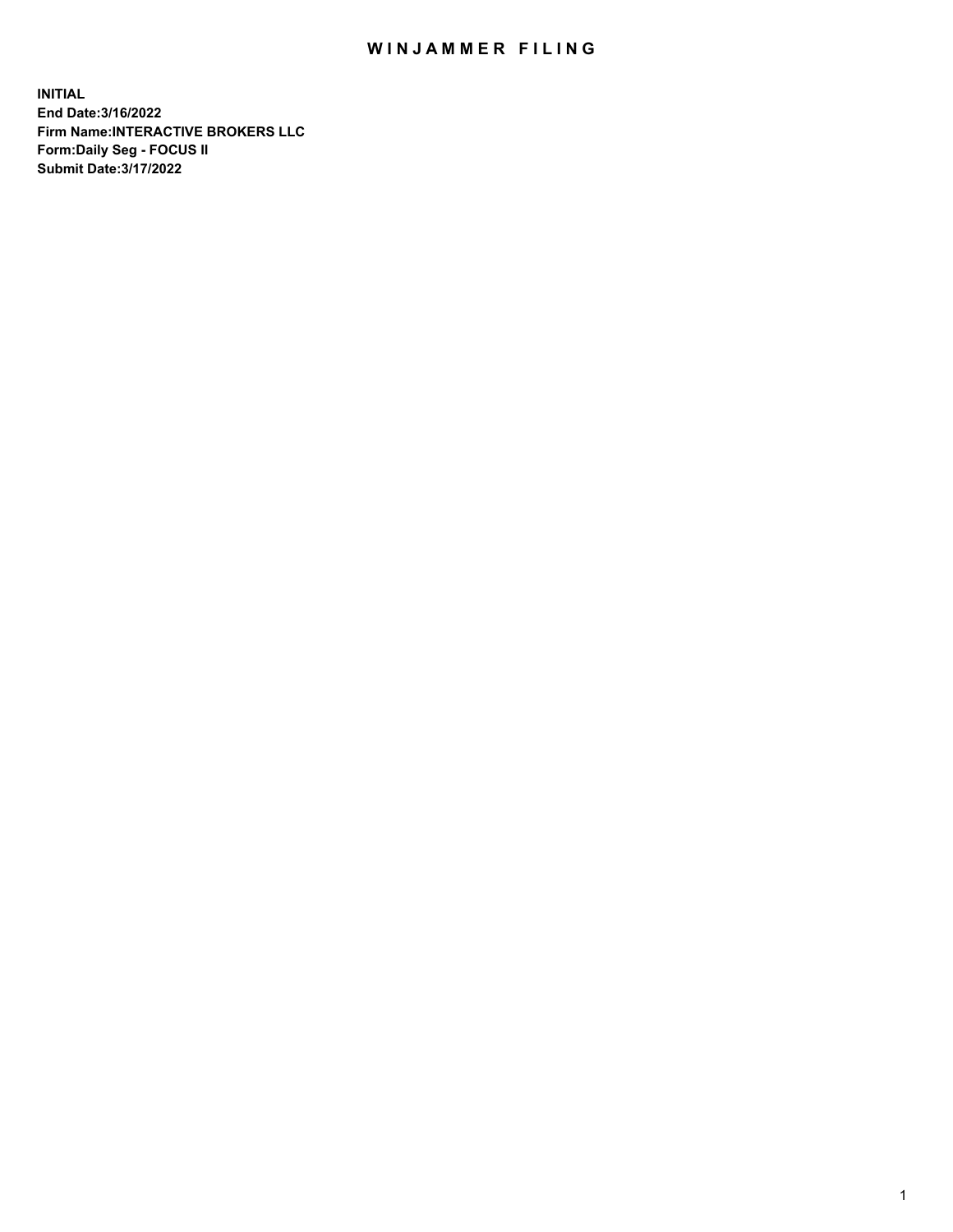**INITIAL End Date:3/16/2022 Firm Name:INTERACTIVE BROKERS LLC Form:Daily Seg - FOCUS II Submit Date:3/17/2022 Daily Segregation - Cover Page**

| Name of Company                                                                                                                                                                                                                                                                                                               | <b>INTERACTIVE BROKERS LLC</b>                                                                  |  |
|-------------------------------------------------------------------------------------------------------------------------------------------------------------------------------------------------------------------------------------------------------------------------------------------------------------------------------|-------------------------------------------------------------------------------------------------|--|
| <b>Contact Name</b>                                                                                                                                                                                                                                                                                                           | James Menicucci                                                                                 |  |
| <b>Contact Phone Number</b>                                                                                                                                                                                                                                                                                                   | 203-618-8085                                                                                    |  |
| <b>Contact Email Address</b>                                                                                                                                                                                                                                                                                                  | jmenicucci@interactivebrokers.c<br>om                                                           |  |
| FCM's Customer Segregated Funds Residual Interest Target (choose one):<br>a. Minimum dollar amount: ; or<br>b. Minimum percentage of customer segregated funds required:% ; or<br>c. Dollar amount range between: and; or<br>d. Percentage range of customer segregated funds required between:% and%.                        | $\overline{\mathbf{0}}$<br>$\overline{\mathbf{0}}$<br>155,000,000 245,000,000<br>0 <sub>0</sub> |  |
| FCM's Customer Secured Amount Funds Residual Interest Target (choose one):<br>a. Minimum dollar amount: ; or<br>b. Minimum percentage of customer secured funds required:% ; or<br>c. Dollar amount range between: and; or<br>d. Percentage range of customer secured funds required between:% and%.                          | <u>0</u><br>$\overline{\mathbf{0}}$<br>80,000,000 120,000,000<br>0 <sub>0</sub>                 |  |
| FCM's Cleared Swaps Customer Collateral Residual Interest Target (choose one):<br>a. Minimum dollar amount: ; or<br>b. Minimum percentage of cleared swaps customer collateral required:%; or<br>c. Dollar amount range between: and; or<br>d. Percentage range of cleared swaps customer collateral required between:% and%. | $\overline{\mathbf{0}}$<br>$\underline{\mathbf{0}}$<br>$\underline{0}$ $\underline{0}$<br>00    |  |

Attach supporting documents CH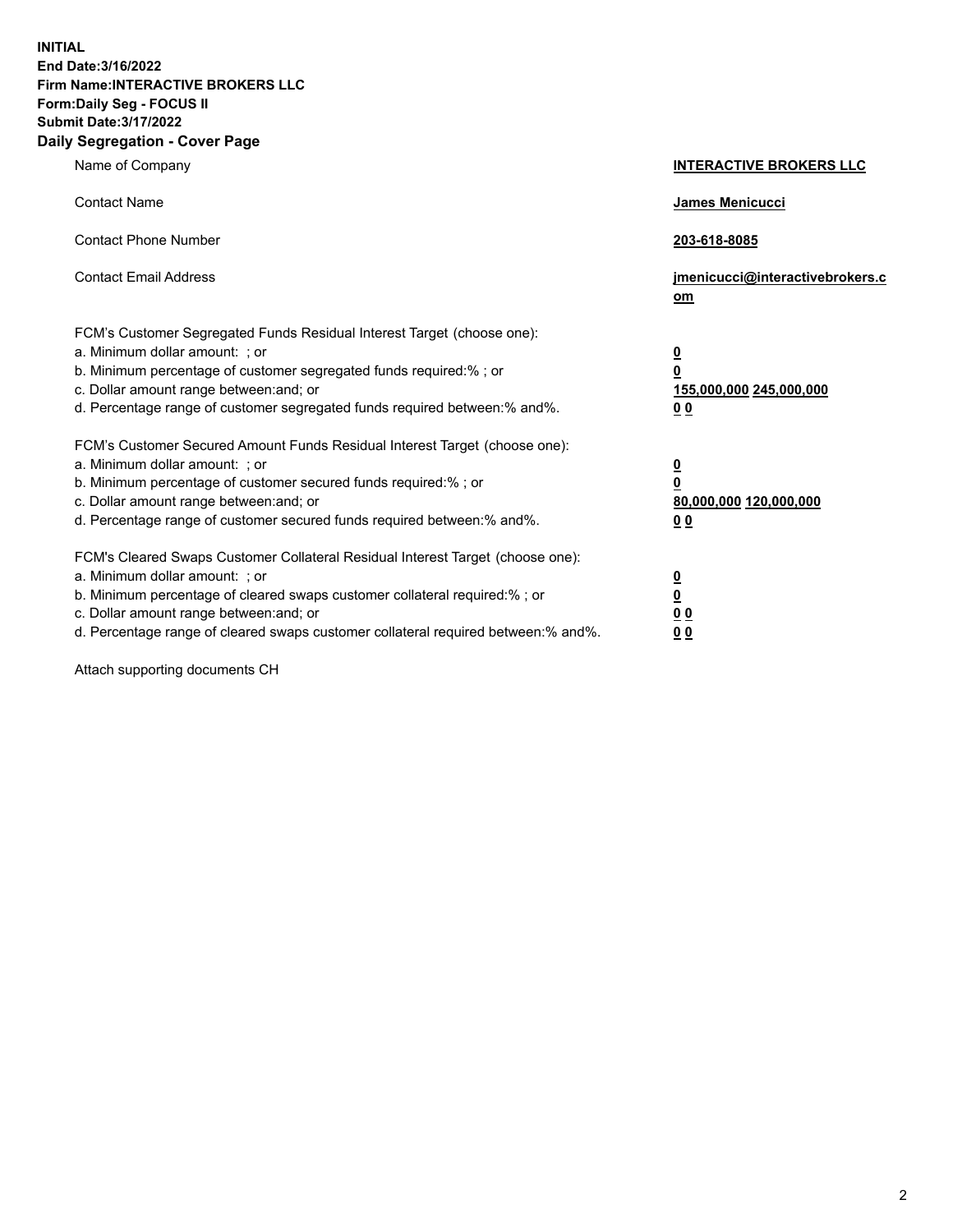**INITIAL End Date:3/16/2022 Firm Name:INTERACTIVE BROKERS LLC Form:Daily Seg - FOCUS II Submit Date:3/17/2022 Daily Segregation - Secured Amounts**

## Foreign Futures and Foreign Options Secured Amounts Amount required to be set aside pursuant to law, rule or regulation of a foreign government or a rule of a self-regulatory organization authorized thereunder **0** [7305] 1. Net ledger balance - Foreign Futures and Foreign Option Trading - All Customers A. Cash **519,675,867** [7315] B. Securities (at market) **0** [7317] 2. Net unrealized profit (loss) in open futures contracts traded on a foreign board of trade **232,500** [7325] 3. Exchange traded options a. Market value of open option contracts purchased on a foreign board of trade **111,900** [7335] b. Market value of open contracts granted (sold) on a foreign board of trade **-17,031** [7337] 4. Net equity (deficit) (add lines 1. 2. and 3.) **520,003,236** [7345] 5. Account liquidating to a deficit and account with a debit balances - gross amount **14,501** [7351] Less: amount offset by customer owned securities **0** [7352] **14,501** [7354] 6. Amount required to be set aside as the secured amount - Net Liquidating Equity Method (add lines 4 and 5) **520,017,737** [7355] 7. Greater of amount required to be set aside pursuant to foreign jurisdiction (above) or line 6. **520,017,737** [7360] FUNDS DEPOSITED IN SEPARATE REGULATION 30.7 ACCOUNTS 1. Cash in banks A. Banks located in the United States **37,296,679** [7500] B. Other banks qualified under Regulation 30.7 **0** [7520] **37,296,679** [7530] 2. Securities A. In safekeeping with banks located in the United States **481,641,850** [7540] B. In safekeeping with other banks qualified under Regulation 30.7 **0** [7560] **481,641,850** [7570] 3. Equities with registered futures commission merchants A. Cash **0** [7580] B. Securities **0** [7590] C. Unrealized gain (loss) on open futures contracts **0** [7600] D. Value of long option contracts **0** [7610] E. Value of short option contracts **0** [7615] **0** [7620] 4. Amounts held by clearing organizations of foreign boards of trade A. Cash **0** [7640] B. Securities **0** [7650] C. Amount due to (from) clearing organization - daily variation **0** [7660] D. Value of long option contracts **0** [7670] E. Value of short option contracts **0** [7675] **0** [7680] 5. Amounts held by members of foreign boards of trade A. Cash **130,402,310** [7700] B. Securities **0** [7710] C. Unrealized gain (loss) on open futures contracts **4,130,930** [7720] D. Value of long option contracts **111,900** [7730] E. Value of short option contracts **-17,031** [7735] **134,628,109** [7740] 6. Amounts with other depositories designated by a foreign board of trade **0** [7760] 7. Segregated funds on hand **0** [7765] 8. Total funds in separate section 30.7 accounts **653,566,638** [7770] 9. Excess (deficiency) Set Aside for Secured Amount (subtract line 7 Secured Statement Page 1 from Line 8) **133,548,901** [7380] 10. Management Target Amount for Excess funds in separate section 30.7 accounts **80,000,000** [7780] 11. Excess (deficiency) funds in separate 30.7 accounts over (under) Management Target **53,548,901** [7785]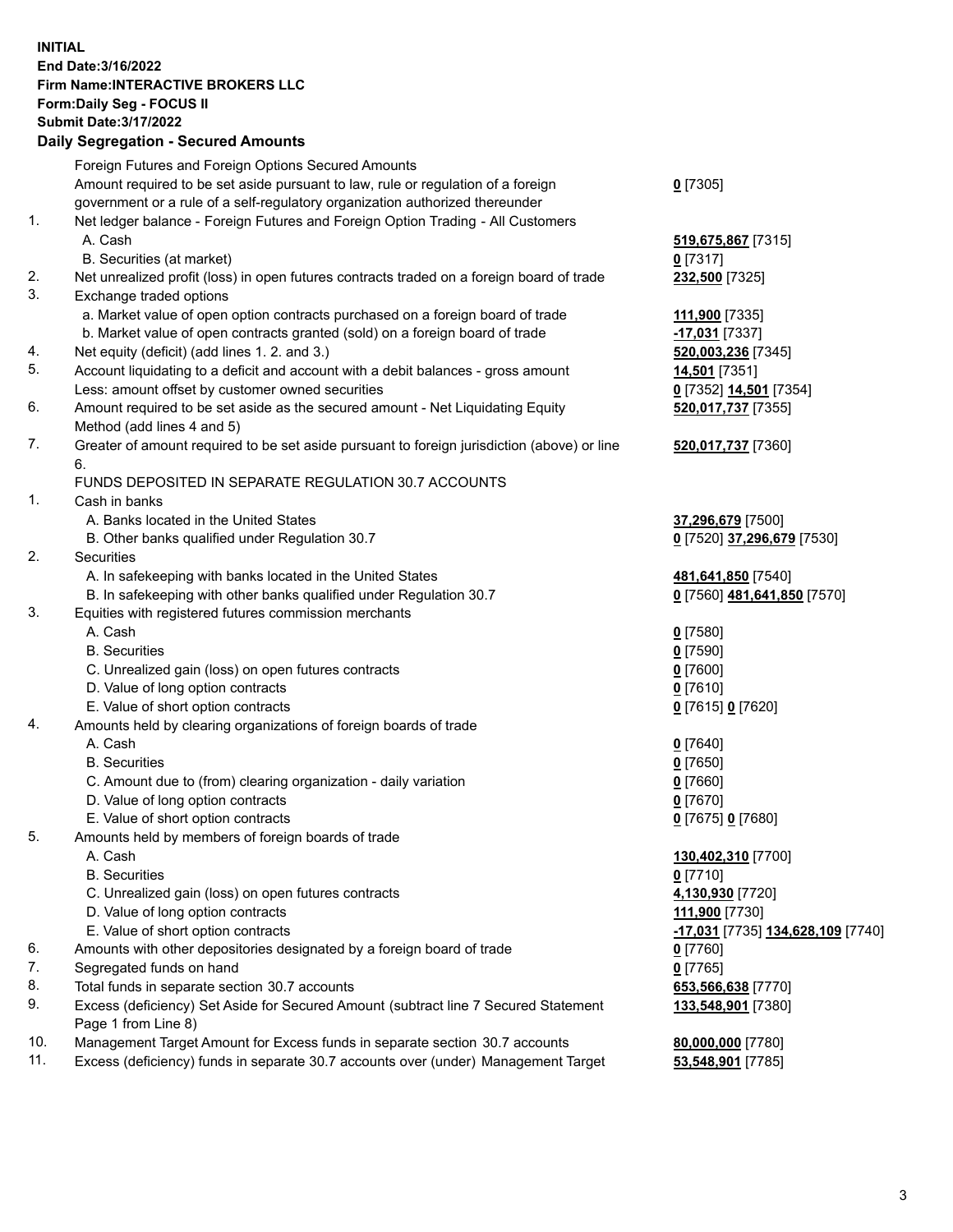**INITIAL End Date:3/16/2022 Firm Name:INTERACTIVE BROKERS LLC Form:Daily Seg - FOCUS II Submit Date:3/17/2022 Daily Segregation - Segregation Statement** SEGREGATION REQUIREMENTS(Section 4d(2) of the CEAct) 1. Net ledger balance A. Cash **8,189,637,364** [7010] B. Securities (at market) **0** [7020] 2. Net unrealized profit (loss) in open futures contracts traded on a contract market **95,756,855** [7030] 3. Exchange traded options A. Add market value of open option contracts purchased on a contract market **794,640,328** [7032] B. Deduct market value of open option contracts granted (sold) on a contract market **-718,869,439** [7033] 4. Net equity (deficit) (add lines 1, 2 and 3) **8,361,165,108** [7040] 5. Accounts liquidating to a deficit and accounts with debit balances - gross amount **2,044,495** [7045] Less: amount offset by customer securities **0** [7047] **2,044,495** [7050] 6. Amount required to be segregated (add lines 4 and 5) **8,363,209,603** [7060] FUNDS IN SEGREGATED ACCOUNTS 7. Deposited in segregated funds bank accounts A. Cash **772,985,659** [7070] B. Securities representing investments of customers' funds (at market) **5,459,313,430** [7080] C. Securities held for particular customers or option customers in lieu of cash (at market) **0** [7090] 8. Margins on deposit with derivatives clearing organizations of contract markets A. Cash **1,373,759,598** [7100] B. Securities representing investments of customers' funds (at market) **926,505,587** [7110] C. Securities held for particular customers or option customers in lieu of cash (at market) **0** [7120] 9. Net settlement from (to) derivatives clearing organizations of contract markets **-33,890,117** [7130] 10. Exchange traded options A. Value of open long option contracts **794,640,328** [7132] B. Value of open short option contracts **-718,869,439** [7133] 11. Net equities with other FCMs A. Net liquidating equity **0** [7140] B. Securities representing investments of customers' funds (at market) **0** [7160] C. Securities held for particular customers or option customers in lieu of cash (at market) **0** [7170] 12. Segregated funds on hand **0** [7150] 13. Total amount in segregation (add lines 7 through 12) **8,574,445,046** [7180] 14. Excess (deficiency) funds in segregation (subtract line 6 from line 13) **211,235,443** [7190] 15. Management Target Amount for Excess funds in segregation **155,000,000** [7194] **56,235,443** [7198]

16. Excess (deficiency) funds in segregation over (under) Management Target Amount Excess